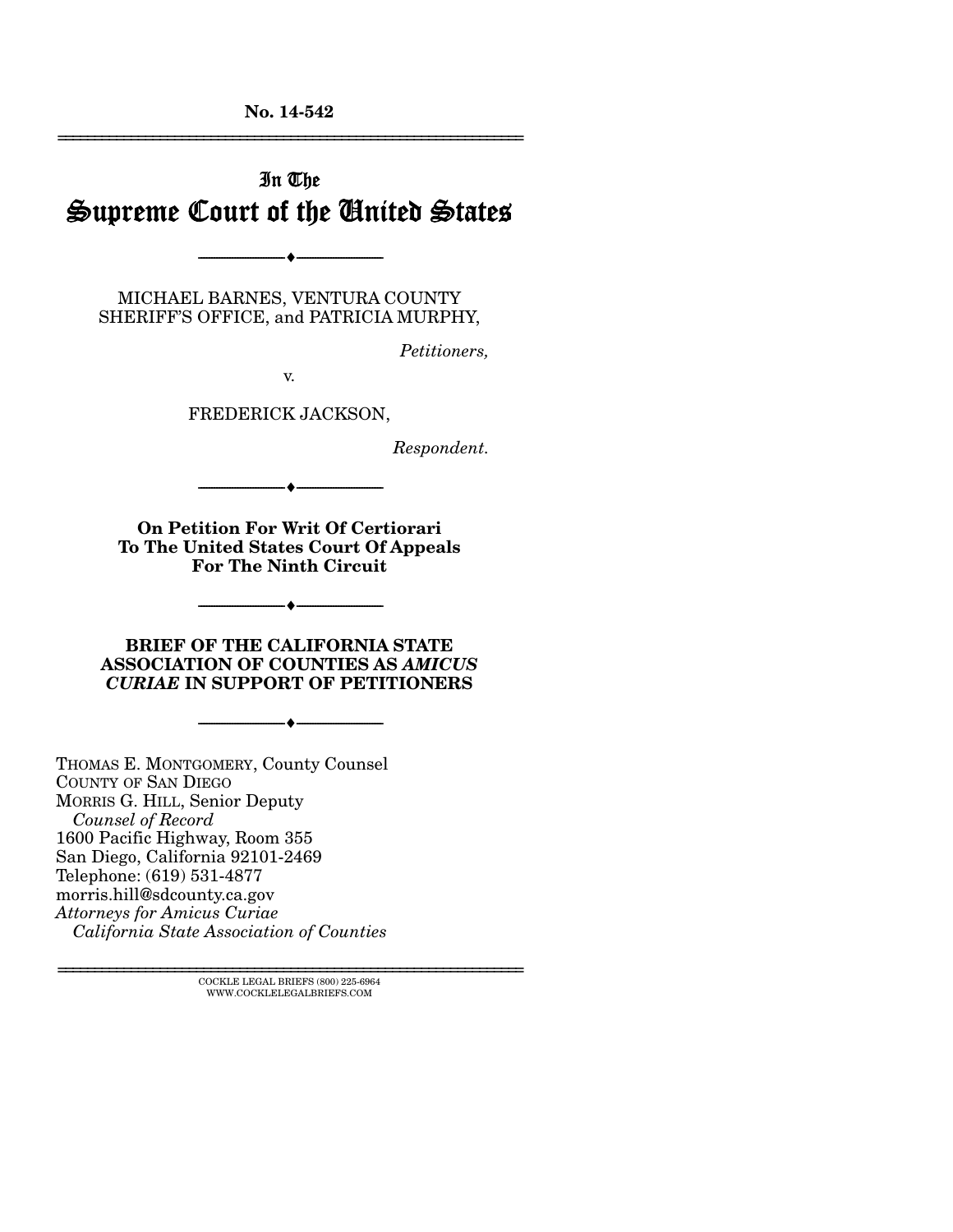# TABLE OF CONTENTS

Page

|                                        | ii             |
|----------------------------------------|----------------|
| AMICUS CURIAE SUBMIT THIS BRIEF IN     |                |
| SUPPORT OF PETITIONERS                 | 1              |
| INTEREST OF AMICUS CURIAE              | 1              |
| STATEMENT OF THE CASE                  | $\overline{2}$ |
| SUMMARY OF ARGUMENT                    | $\overline{2}$ |
|                                        | 3              |
| THE PRESENT NINTH CIRCUIT OPINION CRE- |                |
| ATES THE EQUIVALENT OF RESPONDEAT      |                |
| SUPERIOR LIABILITY UNDER § 1983        | 3              |
| A "SHERIFF'S DEPARTMENT" IS NOT A      |                |
| COUNTY POLICYMAKER IN MATTERS RE-      |                |
| LATED TO ENFORCEMENT OF CALIFORNIA     |                |
|                                        | 9              |
|                                        | 15             |
|                                        |                |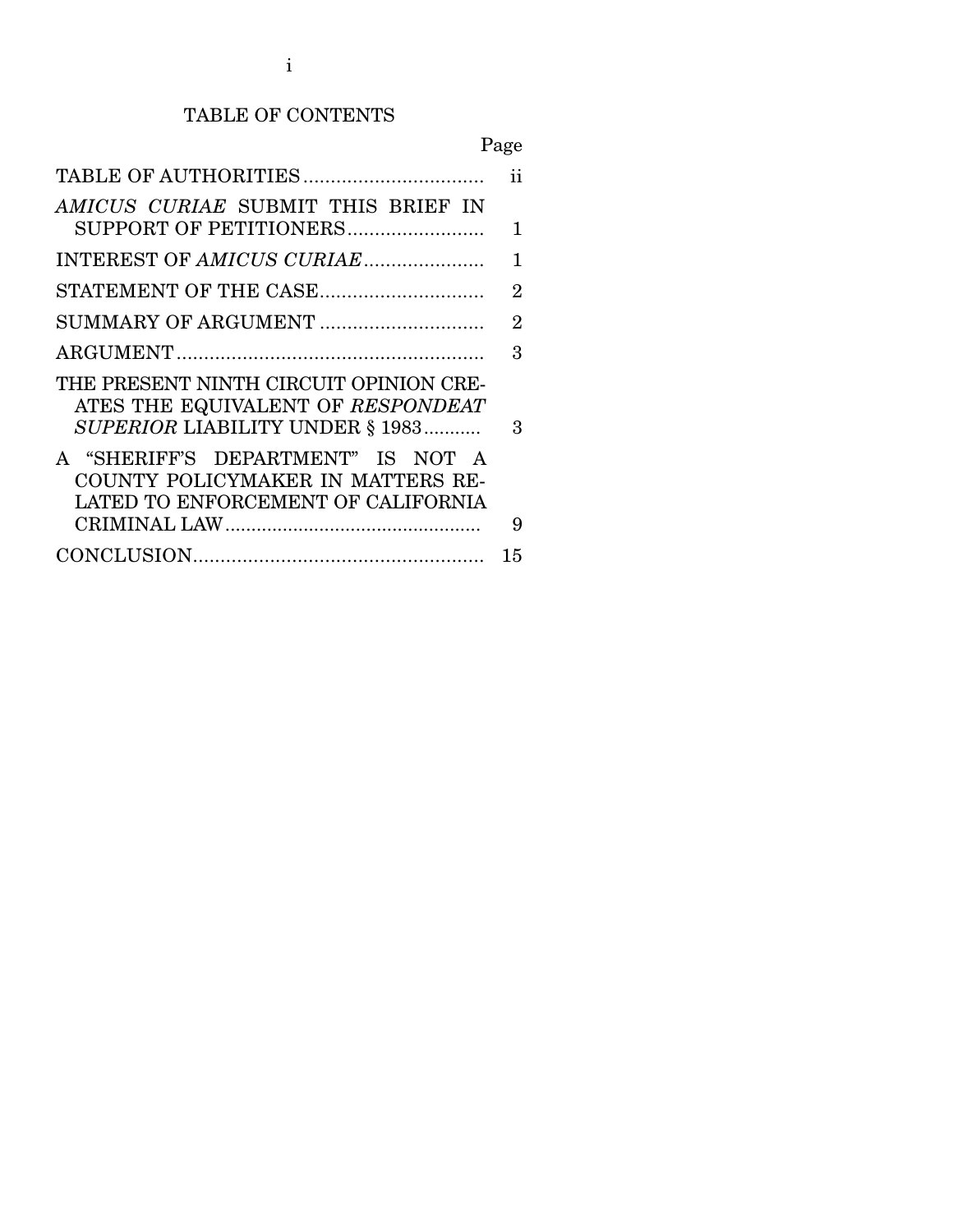## TABLE OF AUTHORITIES

## Page

## CASES

| Alvarez v. Chevron Corp., 656 F.3d 925 (9th Cir.      |
|-------------------------------------------------------|
|                                                       |
| Ashcroft v. Iqbal, 556 U.S. 662 (2009) 3, 8           |
| Bd. of the County Comm'rs of Bryan Cty. v.            |
| Bradshaw v. Richey, 546 U.S. 74 (2005)11              |
| Brady v. Maryland, 373 U.S. 83 (1963) 10              |
| Chavez v. Martinez, 538 U.S. 760 (2003)2, 8           |
| City of Canton v. Harris, 489 U.S. 378 (1989)passim   |
| City of St. Louis v. Praprotnik, 485 U.S. 112         |
| Connecticut v. Barrett, 479 U.S. 523 (1987)  8        |
| Connick v. Thompson, 131 S. Ct. 1350 (2011)3, 5, 6, 8 |
| Gillette v. Delmore, 979 F.2d 1342 (9th Cir.          |
| Goldstein v. City of Long Beach, 715 F.3d 750         |
| Hafer v. Melo, 502 U.S. 21 (1991) 14                  |
| Jackson v. Barnes, 749 F.3d 755 (9th Cir.             |
| Kentucky v. Graham, 473 U.S. 159 (1985)14             |
| McMillian v. Monroe Cty., Ala., 520 U.S. 781          |
|                                                       |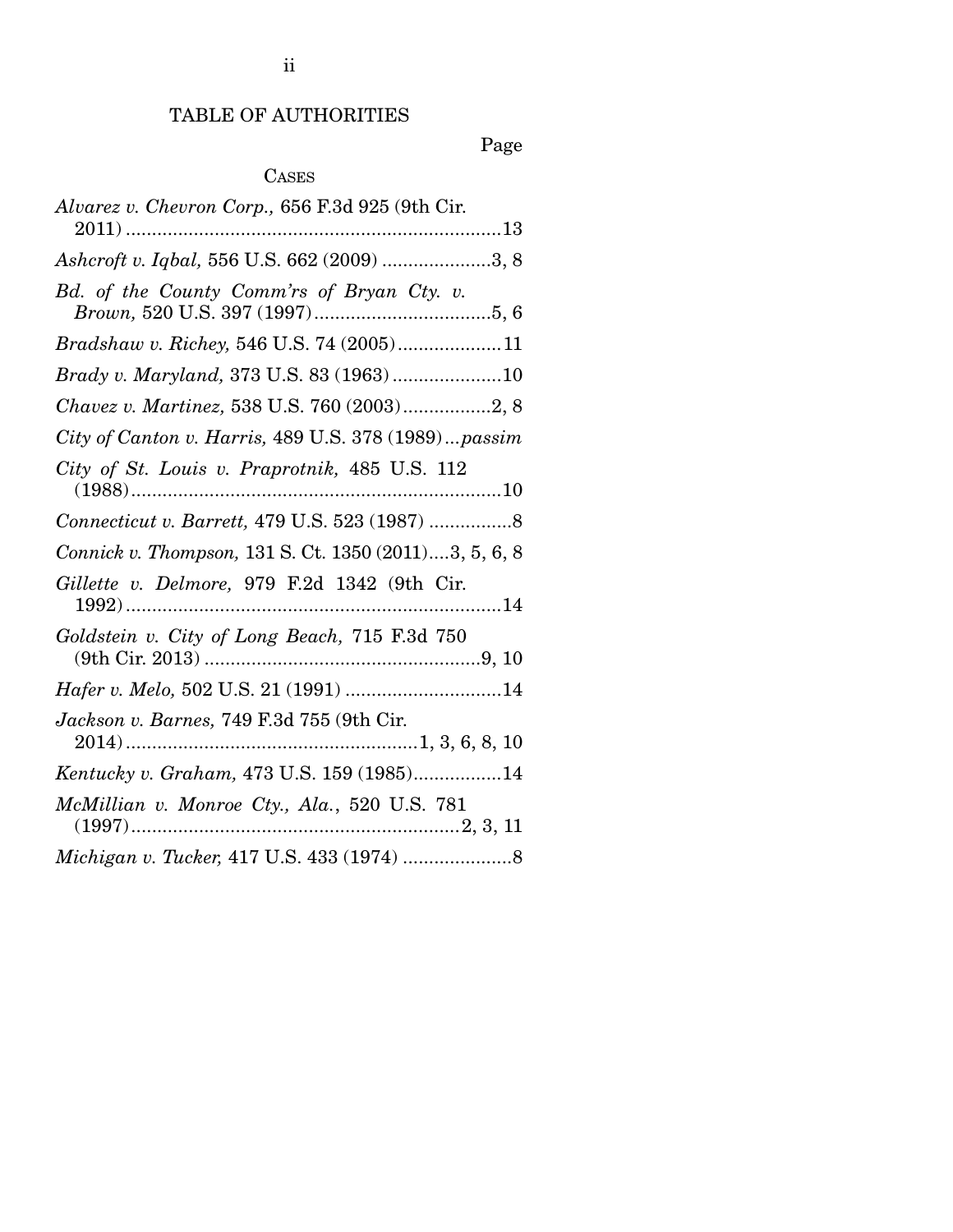| Page                                                                                                    |
|---------------------------------------------------------------------------------------------------------|
| Minch v. California Highway Patrol, 140                                                                 |
| Miranda v. Arizona, 384 U.S. 436 (1966) 1, 2, 8, 15                                                     |
| Mize v. Tedford, 375 F. App'x 497 (6th Cir.                                                             |
| Monell v. New York City Dep't of Soc. Servs.,<br>${\bf 436 \; U.S.} \; {\bf 658} \; ({\bf 1978})passim$ |
| Oklahoma City v. Tuttle, 471 U.S. 897 (1985)5                                                           |
| Pembaur v. City of Cincinnati, 475 U.S. 469                                                             |
| Peterson v. City of Long Beach, 24 Cal.3d 238                                                           |
| <i>Pitts v. County of Kern, 17 Cal.4th 340 (1998)10, 11, 13</i>                                         |
| Plumeau v. School Dist. No. 40 County of<br>Yamhill, 130 F.3d 432 (9th Cir. 1997) 14                    |
| Rivero v. Superior Court, 54 Cal.App.4th 1048                                                           |
| Thomas v. Roach, 165 F.3d 137 (2d Cir. 1999) 6                                                          |
| Thompson v. City of Los Angeles, 885 F.2d 1439                                                          |
| Trinkle v. California State Lottery, 71                                                                 |
| Varela v. Jones, 746 F.2d 1413 (10th Cir. 1984)6                                                        |
| Venegas v. County of Los Angeles, 32 Cal.4th                                                            |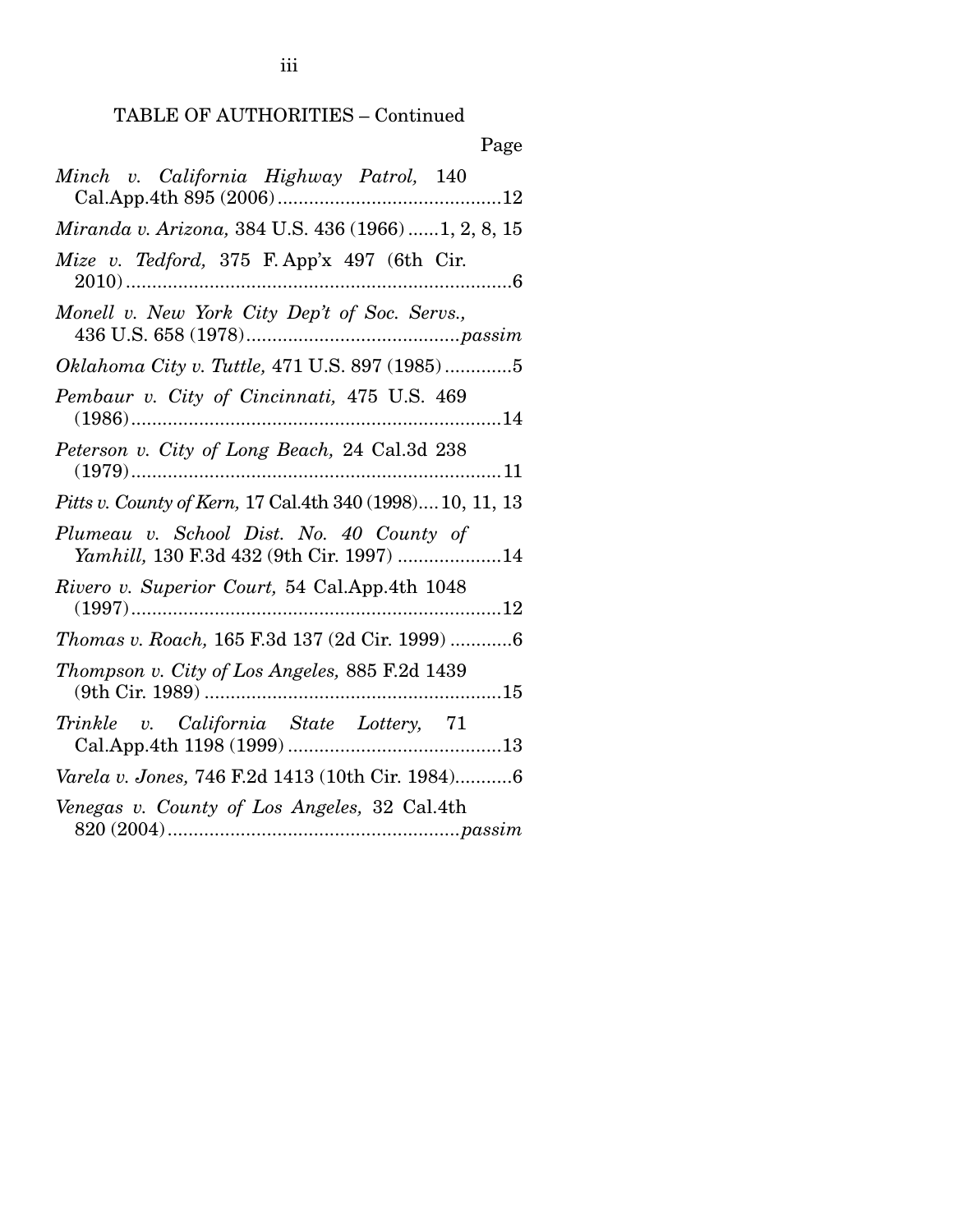TABLE OF AUTHORITIES – Continued

Page *Vermont Agency of Natural Res. v. United States ex rel. Stevens,* 529 U.S. 765 (2000) ............. 13 *Wainwright v. Goode,* 464 U.S. 78 (1983) .................. 11 *Will v. Michigan Dep't of State Police,* 491 U.S. 58 (1989) ............................................................ 13, 15

## UNITED STATES CONSTITUTION

U.S. Const. amend. XI ................................................ 15

#### **STATUTES**

| California Evidence Code   |
|----------------------------|
|                            |
| California Government Code |
|                            |
| 42 United States Code      |
|                            |

#### **OTHER**

|--|--|--|--|--|--|--|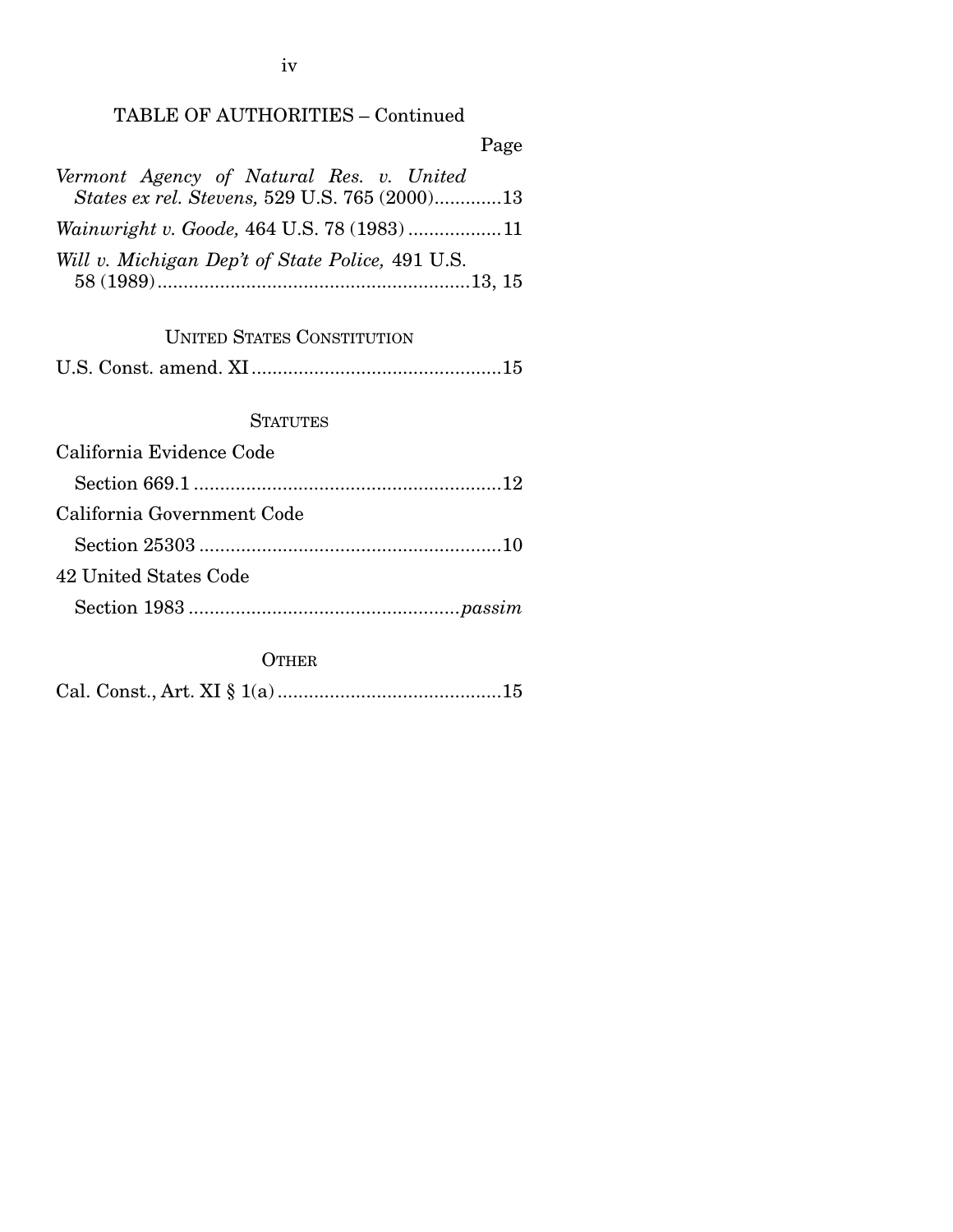## *AMICUS CURIAE* **SUBMITS THIS BRIEF IN SUPPORT OF PETITIONERS**

 The California State Association of Counties (CSAC) respectfully submits this brief as *amicus curiae* in support of Petitioners.

### **INTEREST OF** *AMICUS CURIAE*<sup>1</sup>

--------------------------------- ---------------------------------

*Amicus curiae* CSAC is an association of all 58 of the California counties. The present Ninth Circuit opinion<sup>2</sup> unjustly exposes California counties to unprecedented liability under 42 U.S.C. § 1983 (§ 1983) for alleged failure to supervise a sheriff 's deputy who failed to give a *Miranda*<sup>3</sup> warning to a detainee, whom a jury ultimately convicted of first degree murder without learning of the unwarned selfincriminatory statement.

 The present opinion violates or ignores several of this Court's most important precedents: the *Monell*<sup>4</sup> doctrine against § 1983 *respondeat superior* liability,

<sup>&</sup>lt;sup>1</sup> The parties have consented to the filing of this brief. This brief was not authored in whole or in part by counsel for any party. No person or entity other than *amicus curiae* made a monetary contribution to this brief 's preparation or submission. The parties were notified more than ten days prior to the due date of this brief of the intention to file.

<sup>2</sup> *Jackson v. Barnes*, 749 F.3d 755 (9th Cir. 2014).

<sup>3</sup> *Miranda v. Arizona*, 384 U.S. 436 (1966).

<sup>4</sup> *Monell v. New York City Dep't of Soc. Servs.*, 436 U.S. 658 (1978).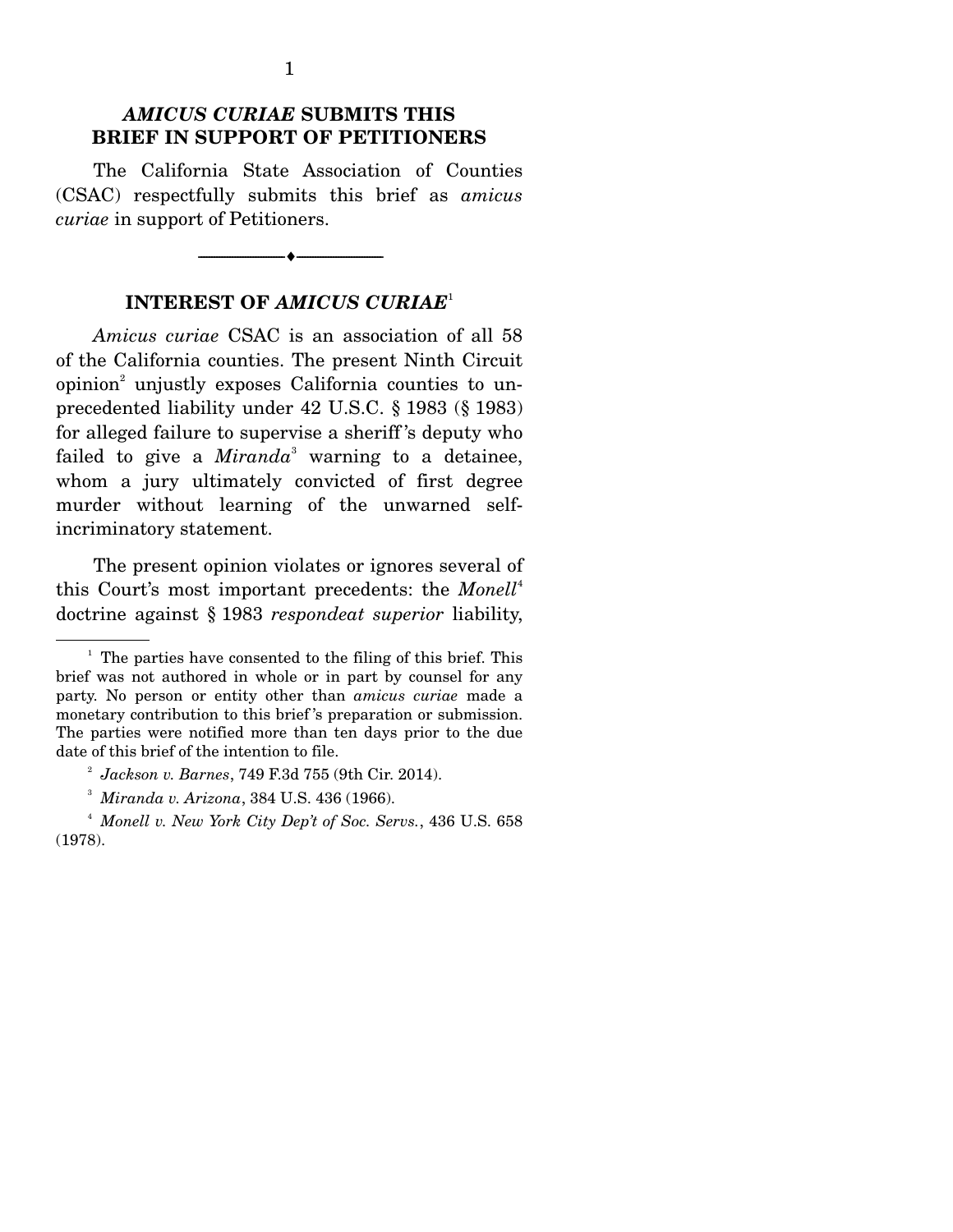the *Chavez*<sup>5</sup> opinion precluding § 1983 liability for mere failure to give *Miranda* warnings, and (of unique importance to California counties) the *McMillian*<sup>6</sup> opinion holding that state law determines whether sheriffs act for the state or county when enforcing a state's criminal law. The present opinion also rejects a decade-old opinion of the California Supreme  $\text{Count}^7$  holding that under California law, California sheriffs and counties are not subject to *Monell* liability under § 1983 arising from enforcement of California criminal law.

--------------------------------- ---------------------------------

#### **STATEMENT OF THE CASE**

*Amicus curiae* adopts the Statement of the Case set forth in the Petition for Writ of Certiorari.

--------------------------------- ---------------------------------

#### **SUMMARY OF ARGUMENT**

 The present opinion holds that a "policy of inaction" of a "Sheriff 's Department" of "failure to supervise" its deputies supports *Monell* liability. That amounts to *respondeat superior* liability in violation of *Monell*. To achieve that result, the Ninth Circuit

<sup>5</sup> *Chavez v. Martinez,* 538 U.S. 760 (2003).

<sup>&</sup>lt;sup>6</sup> *McMillian v. Monroe Cty., Ala.*, 520 U.S. 781 (1997).

*Venegas v. County of Los Angeles*, 32 Cal.4th 820 (2004).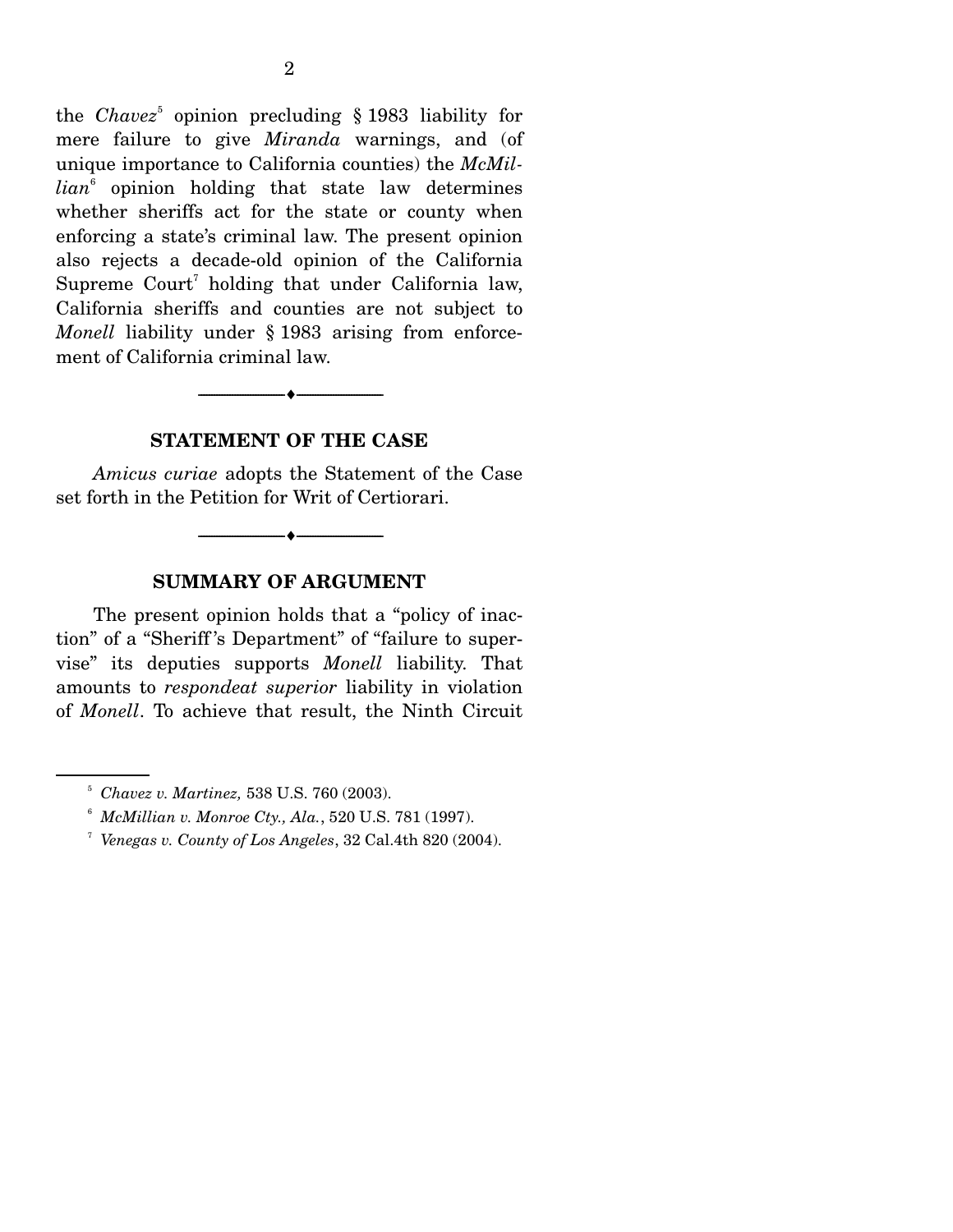ignored *McMillian*, in which this Court held that state (not federal) law determines the legal authority conferred on sheriffs for § 1983 liability purposes. The result will be *respondeat superior* liability against California counties in cases where unconstitutional conduct is alleged against sheriff 's deputies – an unnecessary result because § 1983 already provides an adequate remedy against individual wrongdoers.

--------------------------------- ---------------------------------

### **ARGUMENT**

## **THE PRESENT NINTH CIRCUIT OPINION CRE-ATES THE EQUIVALENT OF** *RESPONDEAT SU-PERIOR* **LIABILITY UNDER § 1983**

 This Court has consistently held that "vicarious liability is inapplicable to § 1983 suits" and *respondeat superior* cannot be the basis for the § 1983 liability of local government entities.<sup>8</sup> The present opinion superficially acknowledges that "a local government body [ ]cannot be held liable under § 1983 '*solely* because it employs a tortfeasor,'" but then approves § 1983 liability for a "policy of inaction" consisting of a "Department's complete failure to supervise the practices of [its] deputies." This holding

<sup>8</sup> *Ashcroft v. Iqbal*, 556 U.S. 662, 676 (2009); see also *Monell*, 436 U.S. at 691; *Connick v. Thompson*, 131 S. Ct. 1350, 1359 (2011).

<sup>9</sup> *Jackson*, 749 F.3d 755, 762-63 (emphasis in original), *quoting Monell*, 436 U.S. at 691.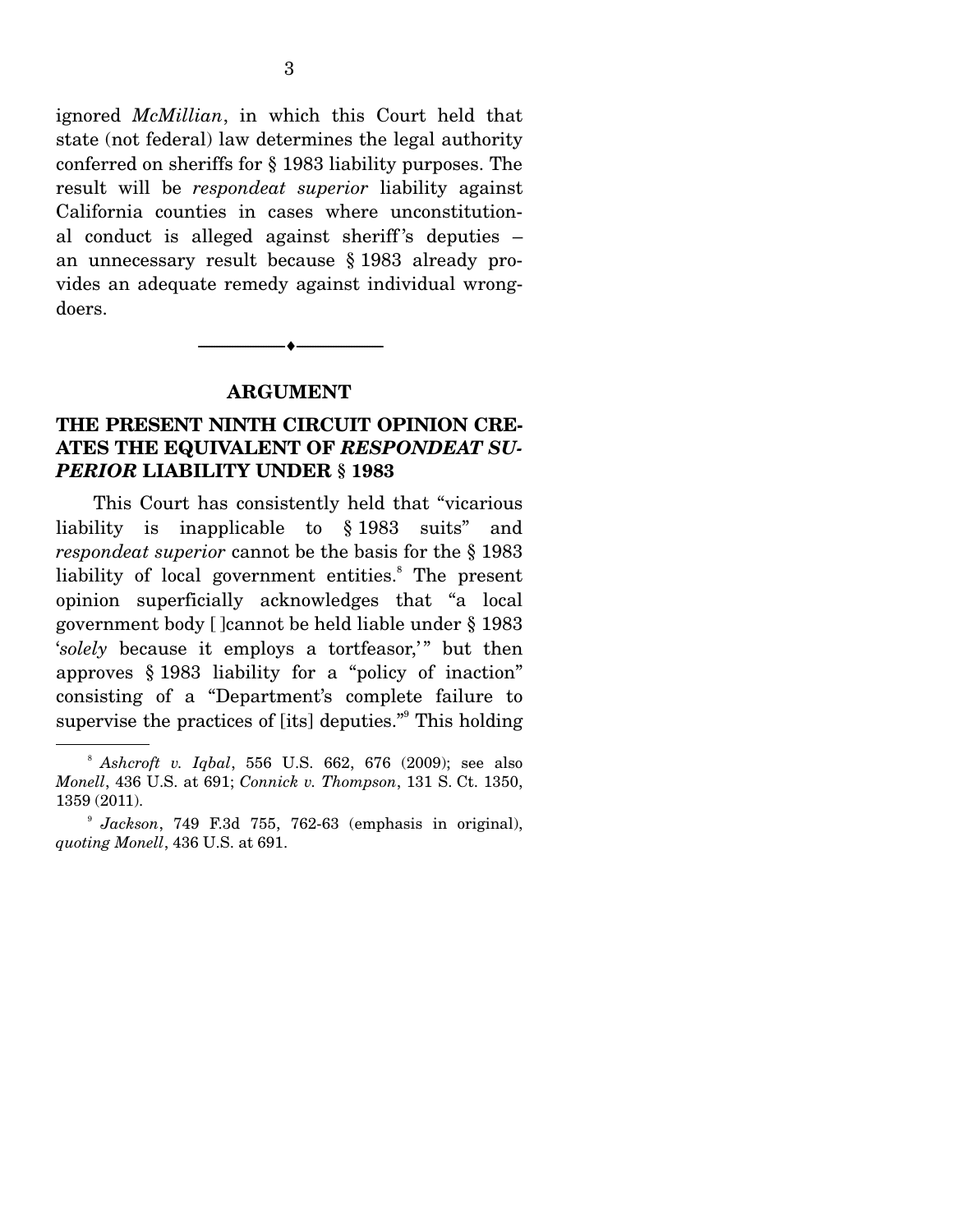is irreconcilable with longstanding precedent of this Court and the California Supreme Court.

 As an initial matter, California counties cannot have any policy other than a "policy of inaction" over a sheriff 's law enforcement functions, because California law prohibits them from interfering in that area, as the California Supreme Court explained in its *Venegas* opinion.<sup>10</sup> Second, the "failure to supervise" component of the Ninth Circuit's present opinion vastly expands this Court's holding in *City of Canton v. Harris*, in which this Court recognized limited circumstances in which a municipal entity could be liable under § 1983 for "inaction" in failing to *train* employees, but said nothing about liability stemming from failing to *supervise*. 11

 In *Monell*, this Court determined that the language of § 1983 and its legislative history "compel[led] the conclusion that Congress did not intend municipalities to be held liable unless action pursuant to official municipal policy of some nature caused a constitutional tort."12 Accordingly, this Court held that those who seek to impose liability on local government entities under § 1983 must prove that "action pursuant to official municipal policy" was the "moving force" behind their injury.<sup>13</sup> "Official municipal

<sup>10</sup> *Venegas*, 32 Cal.4th 820 (2004).

<sup>11</sup> *City of Canton v. Harris*, 489 U.S. 378 (1989).

<sup>&</sup>lt;sup>12</sup> *Monell*, 436 U.S. at 691.<br><sup>13</sup> *Id.* at 691, 694.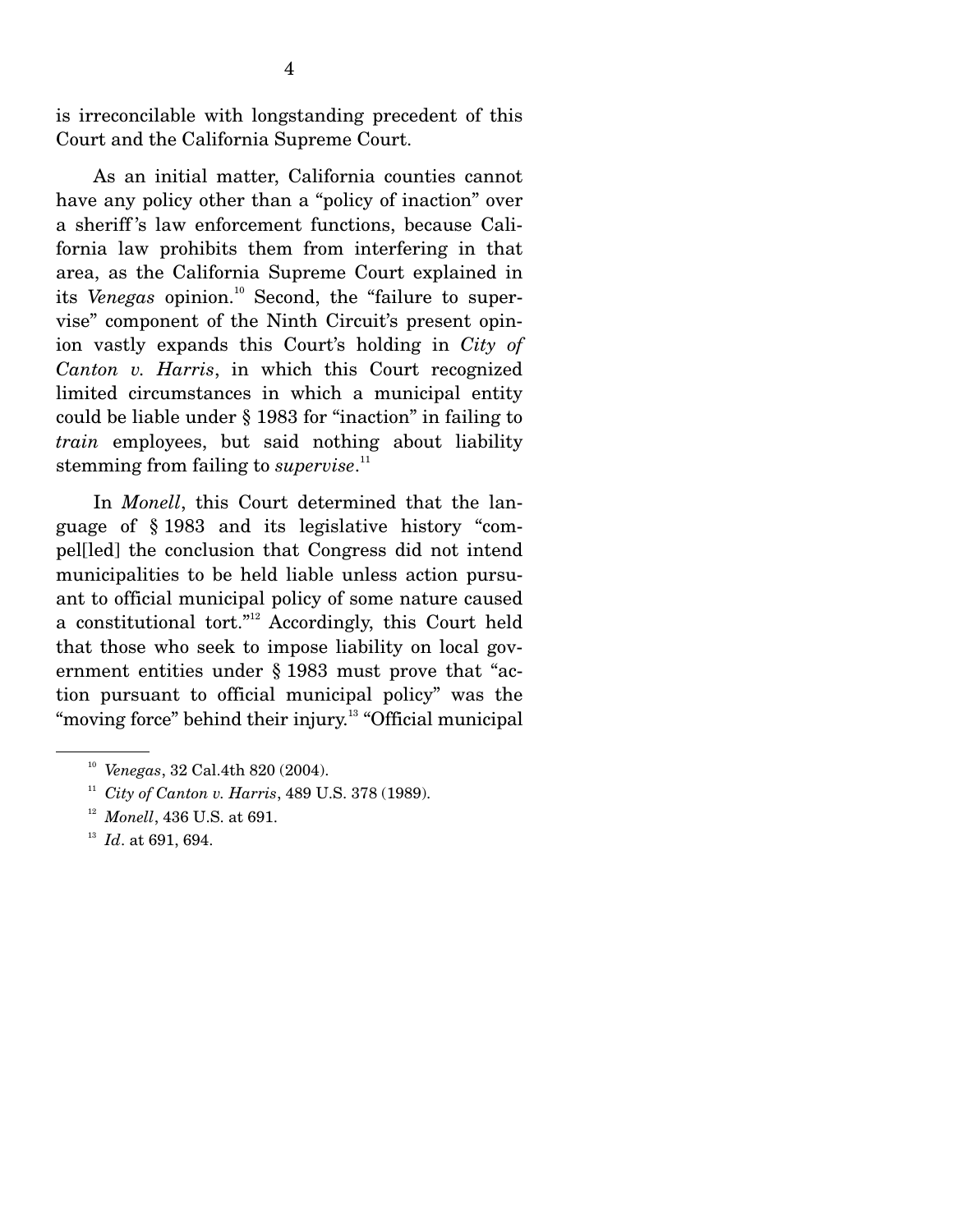policy includes the decisions of a government's lawmakers, the acts of its policymaking officials, and practices so persistent and widespread as to practically have the force of law."<sup>14</sup> In limited circumstances, this Court has also recognized that "a local government's decision not to train certain employees about their legal duty to avoid violating citizens' rights may rise to the level of an official government policy for purposes of  $\S$  1983."<sup>15</sup>

 For claims based on failure to train, municipal liability is at its "most tenuous,"16 and the standard for proving such liability is strict: "the inadequacy of police training may serve as the basis for § 1983 liability only where the failure to train amounts to deliberate indifference to the rights of persons with whom the police come into contact."<sup>17</sup> That standard requires a stringent showing of fault and causation.<sup>18</sup> As this Court explained, it would be wholly insufficient to hold a municipal entity liable under § 1983 if one of its employees just happened to apply a valid policy in an unconstitutional manner, because liability

<sup>16</sup> *Id*.; see also *Oklahoma City v. Tuttle*, 471 U.S. 897, 822-23 (1985). 17 *Canton*, 489 U.S. at 388.

18 See *Canton*, 489 U.S. at 388-90; *Connick*, 131 S. Ct. at 1359-60; *Bd. of the County Comm'rs of Bryan Cty. v. Brown*, 520 U.S. 397, 407, 410-412 (1997).

<sup>14</sup> *Connick*, 131 S. Ct. at 1359.

<sup>15</sup> *Id.*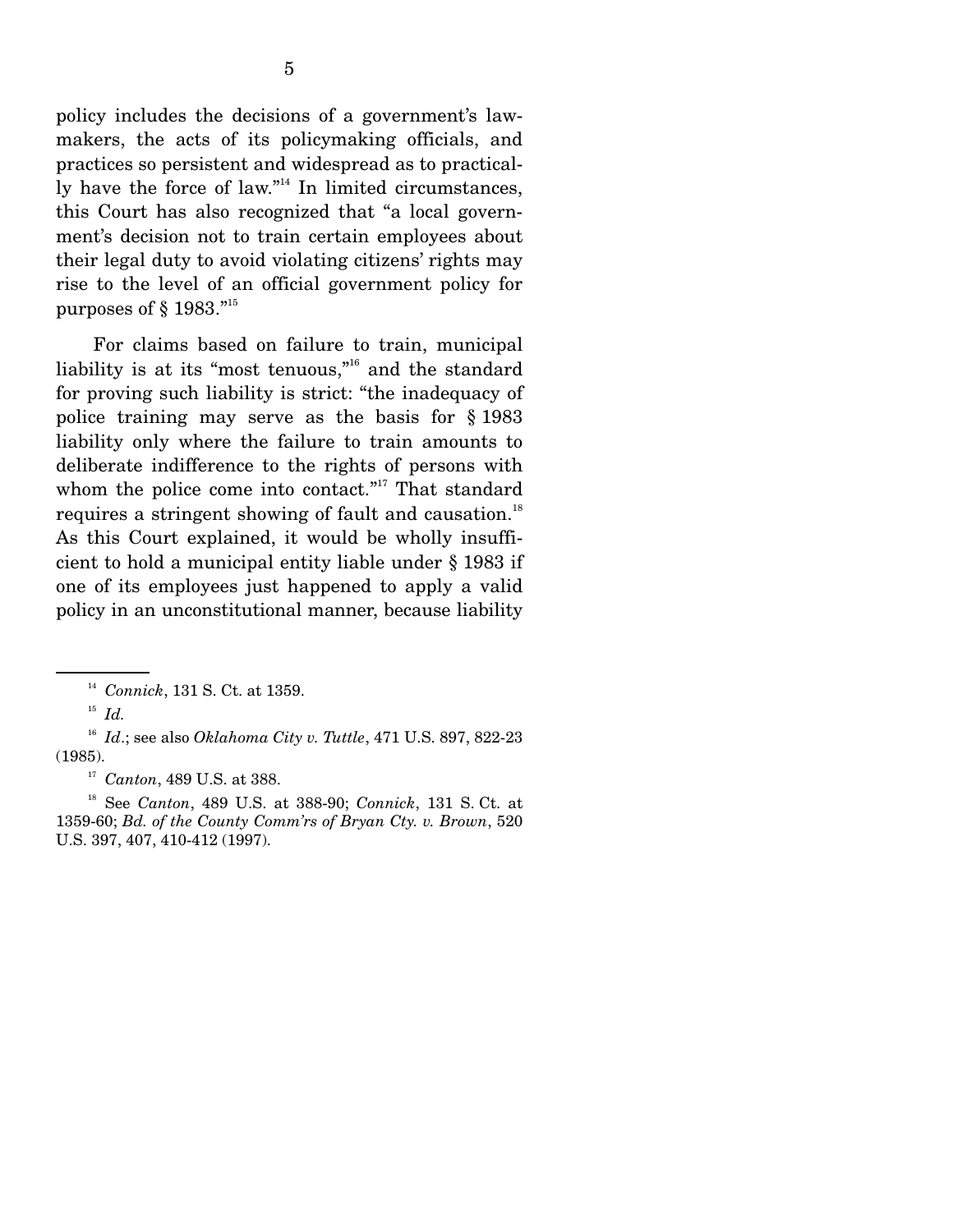would then rest on *respondeat superior*. 19 Rather, the plaintiff must prove a "deliberate" or "conscious" choice by the relevant municipal policymakers to retain a deficient training program that they were on actual or constructive notice caused municipal employees to violate citizens' constitutional rights, and the plaintiff must also prove that the identified training deficiency actually caused the plaintiff 's claimed injury.<sup>20</sup> Additionally, "[a] pattern of similar constitutional violations by untrained employees is 'ordinarily necessary' to demonstrate deliberate indifference for purposes of failure to train. $"$ <sup>21</sup>

 Despite this Court's admonition that municipal liability is at its "most tenuous" when based on failure to train, some circuits (including the Ninth Circuit in the present case) have blurred the distinction between training and supervision.<sup>22</sup> The difference is

<sup>19</sup> *Canton*, 489 U.S. at 387.

<sup>20</sup> *Canton*, 489 U.S. at 389-91; *Connick*, 131 S. Ct. at 1359- 60.

<sup>21</sup> *Connick*, 131 S. Ct. at 1360 *quoting Bryan Cty.*, 520 U.S. at 409.

<sup>22</sup> See, e.g., *Jackson*, 749 F.3d at 763*; Mize v. Tedford*, 375 F. App'x 497, 500 (6th Cir. 2010) ("[t]his 'failure to supervise' theory of municipal liability is a rare one. Most agree that it exists and some allege they have seen it, but few actual specimens have been proved."); *Varela v. Jones*, 746 F.2d 1413, 1419 (10th Cir. 1984) ("Such a custom or policy may include its continuing failure to train, supervise, or discipline its police force."); *Thomas v. Roach*, 165 F.3d 137, 145 (2d Cir. 1999) ("A municipality may be liable under § 1983 . . . where the City's (Continued on following page)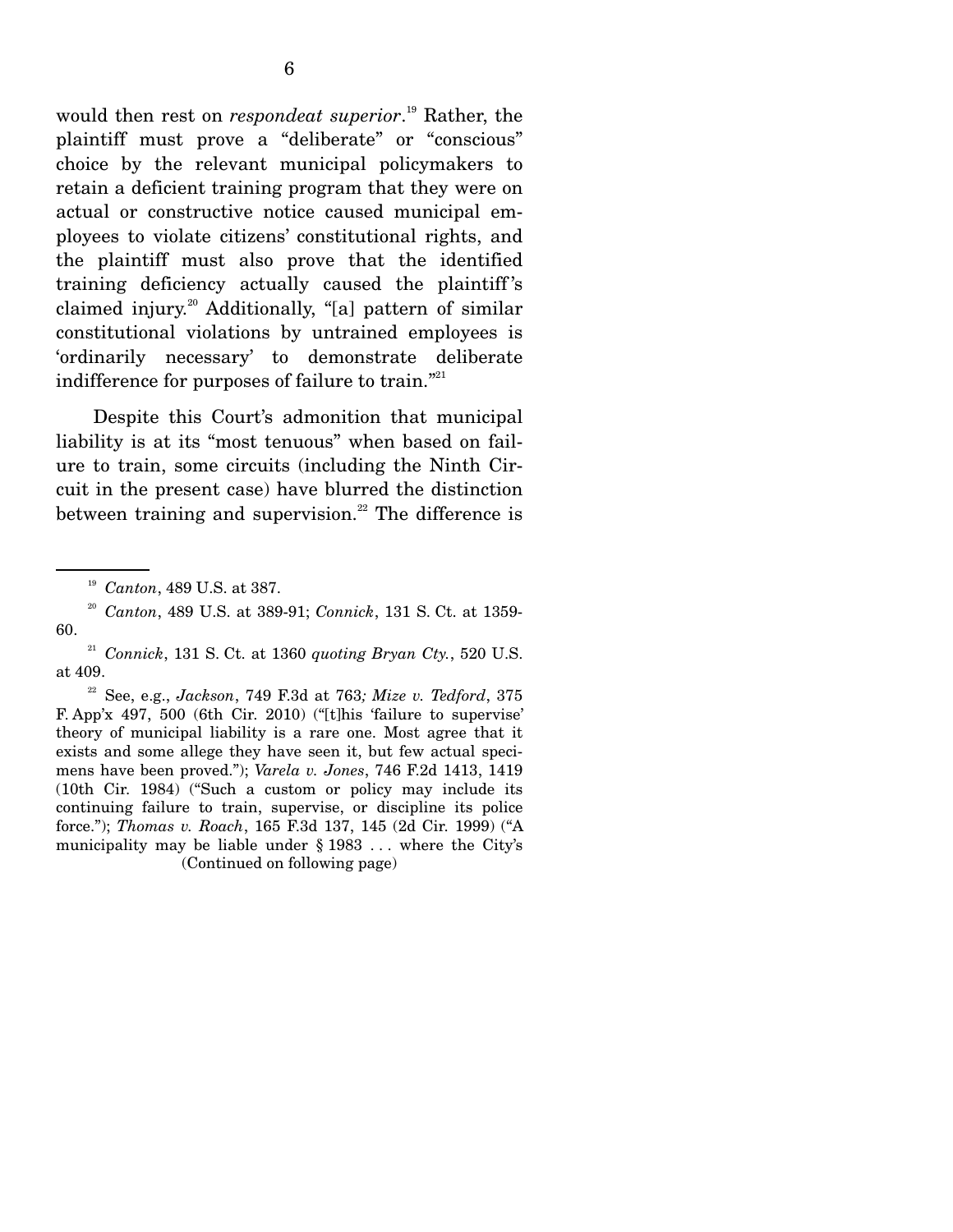critically important. A failure-to-train claim focuses on the adequacy of a training program, and the correlation between the alleged deficiencies in the training program (of which policymakers were aware) and the constitutional violation at issue.<sup>23</sup> In *Canton*, this Court explained it would not "suffice to prove that an injury or accident could have been avoided if an officer had better or more training sufficient to equip him to avoid the particular injury-causing conduct;" rather, the injured party must prove that the deficiency in training actually caused the officer's constitutional violation.<sup>24</sup>

 An entity is not a living human being, and can only act through authorized officers. Rarely (if ever) do officers near the top of a large entity's pyramid supervise its low-level employees on a one-to-one basis. Applying *Canton*'s reasoning, it should be insufficient to plead entity liability based on an allegation that a low-level employee was unsupervised; rather, the accuser should have to allege, at a minimum, that lack of supervision actually caused (not merely allowed) the low-level employee to violate the Constitution. $25$  That would be an impossible standard, because merely failing to hover over subordinates does not actually cause them to misbehave.

failure to supervise or discipline its officers amounts to a policy of deliberate indifference."). 23 *Canton*, 489 U.S. at 388-91.

<sup>&</sup>lt;sup>24</sup> *Id.* at 391.<br><sup>25</sup> See *id.*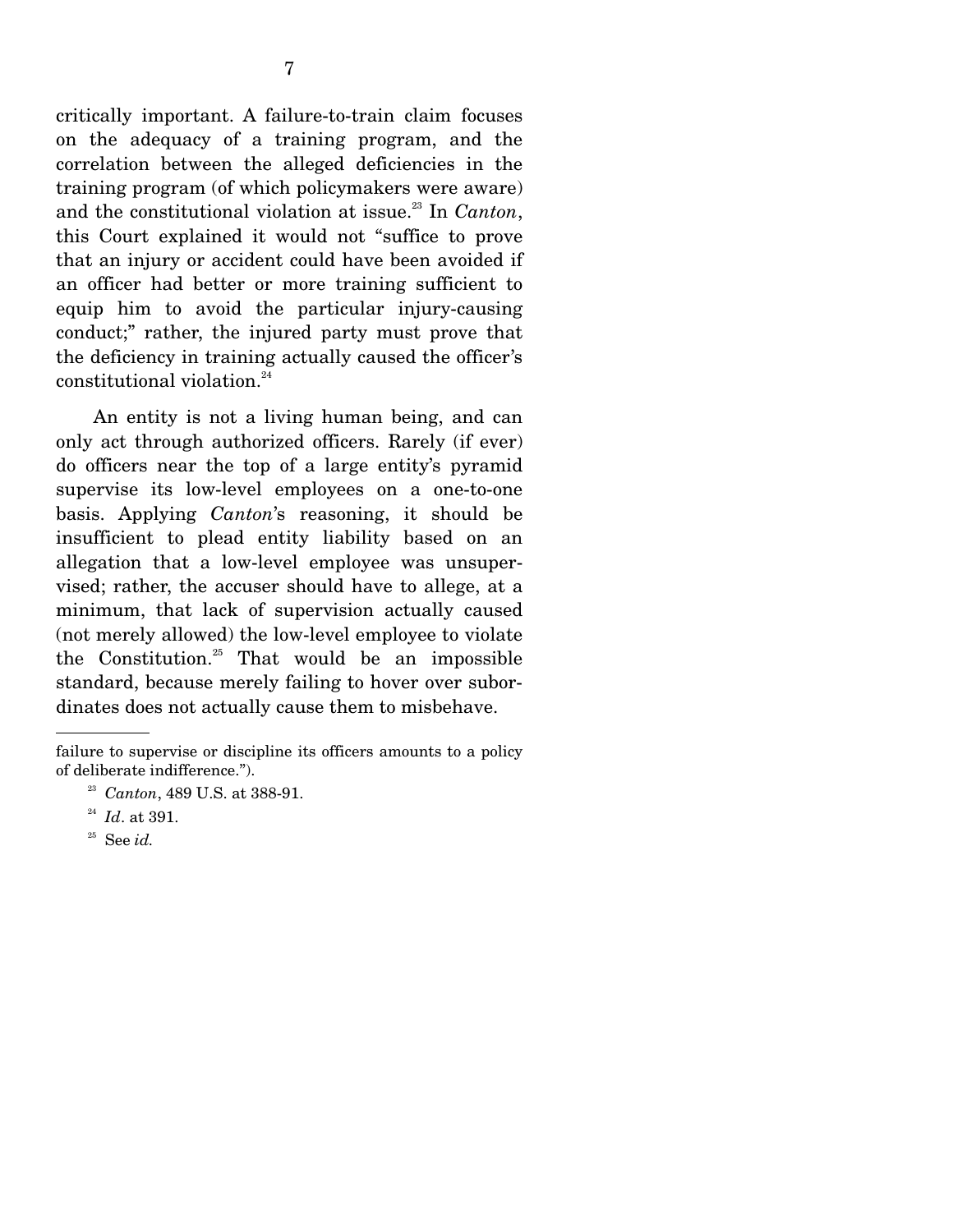The opinion holds that a § 1983 *Monell* claim was adequately stated by alleging a sheriff 's department's "policy of inaction" in that a deputy routinely declined to read *Miranda* warnings as a "ploy" and because of the "regular nature" of his conduct, the "Department" knew or should have known this was occurring.<sup>26</sup> Such allegations are deficient under the pleading standard set forth in *Ashcroft v. Iqbal*, 27 because there can be no "plausible" § 1983 claim based on *Monell* without a conscious act on the part of policymakers to deliberately engage in a course of action or inaction such that it could be said that the Department "caused" the unconstitutional conduct.<sup>28</sup>

 Moreover, this Court has held that an officer's failure to give a *Miranda* warning does not, in and of itself, amount to a constitutional violation.<sup>29</sup> In holding otherwise, the Ninth Circuit has effectively

<sup>26</sup> *Jackson*, 749 F.3d at 763-64.

<sup>27</sup> *Ashcroft*, 556 U.S. at 678-79.

<sup>28</sup> See *Canton*, 489 U.S. at 389-91; *Connick*, 131 S. Ct. at 1359-60.

<sup>29</sup> See *Chavez v. Martinez*, 538 U.S. 760, 772 (2003) (failure to read *Miranda* warnings to suspect did not violate suspect's constitutional rights and "cannot be grounds for a § 1983 action"); *Michigan v. Tucker*, 417 U.S. 433, 444 (1974) (stating that *Miranda* rights are "not themselves rights protected by the Constitution but [are] instead measures to insure that the right against compulsory self-incrimination [is] protected"); *Connecticut v. Barrett*, 479 U.S. 523, 528 (1987) (*Miranda*'s warning requirement is "not itself required by the Fifth Amendment . . . but is instead justified only by reference to its prophylactic purpose").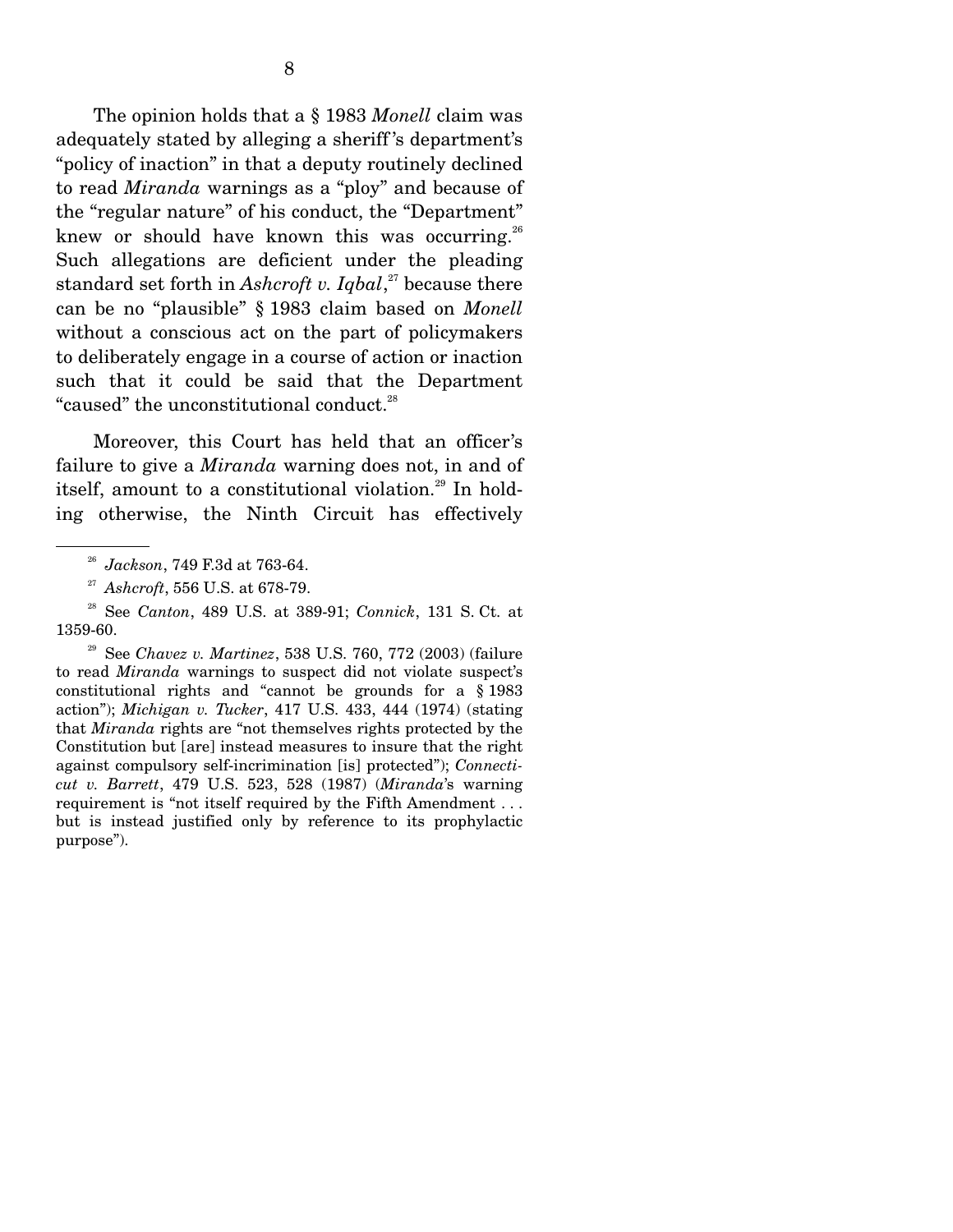eliminated the need for a plaintiff to demonstrate a "direct causal link between a municipal policy or custom and the alleged constitutional deprivation," much less a link that meets the rigorous *Canton* standards.<sup>30</sup>

 The standards of fault and causation applicable to § 1983 against local government entities must be sufficiently rigorous to ensure that liability is attributed to the entity only for the actions of the entity itself because, as this Court previously recognized, "[i]n virtually every instance where a person has had his or her constitutional rights violated by a city employee, a § 1983 plaintiff will be able to point to something the city 'could have done' to prevent the unfortunate incident."<sup>31</sup> The Ninth Circuit's present opinion ignores these standards and opens local government entities to "unprecedented liability under § 1983" that this Court has warned against, and has consistently tried to avoid.<sup>32</sup>

## **A "SHERIFF'S DEPARTMENT" IS NOT A COUNTY POLICYMAKER IN MATTERS RE-LATED TO ENFORCEMENT OF CALIFORNIA CRIMINAL LAW**

 Last year, a Ninth Circuit panel majority in *Goldstein v. City of Long Beach*, 715 F.3d 750 (9th Cir.

- <sup>30</sup> *Canton*, 489 U.S. at 385, 391-92.
- <sup>31</sup> *Canton*, 489 U.S. at 392. 32 *Canton*, 489 U.S. at 391.
-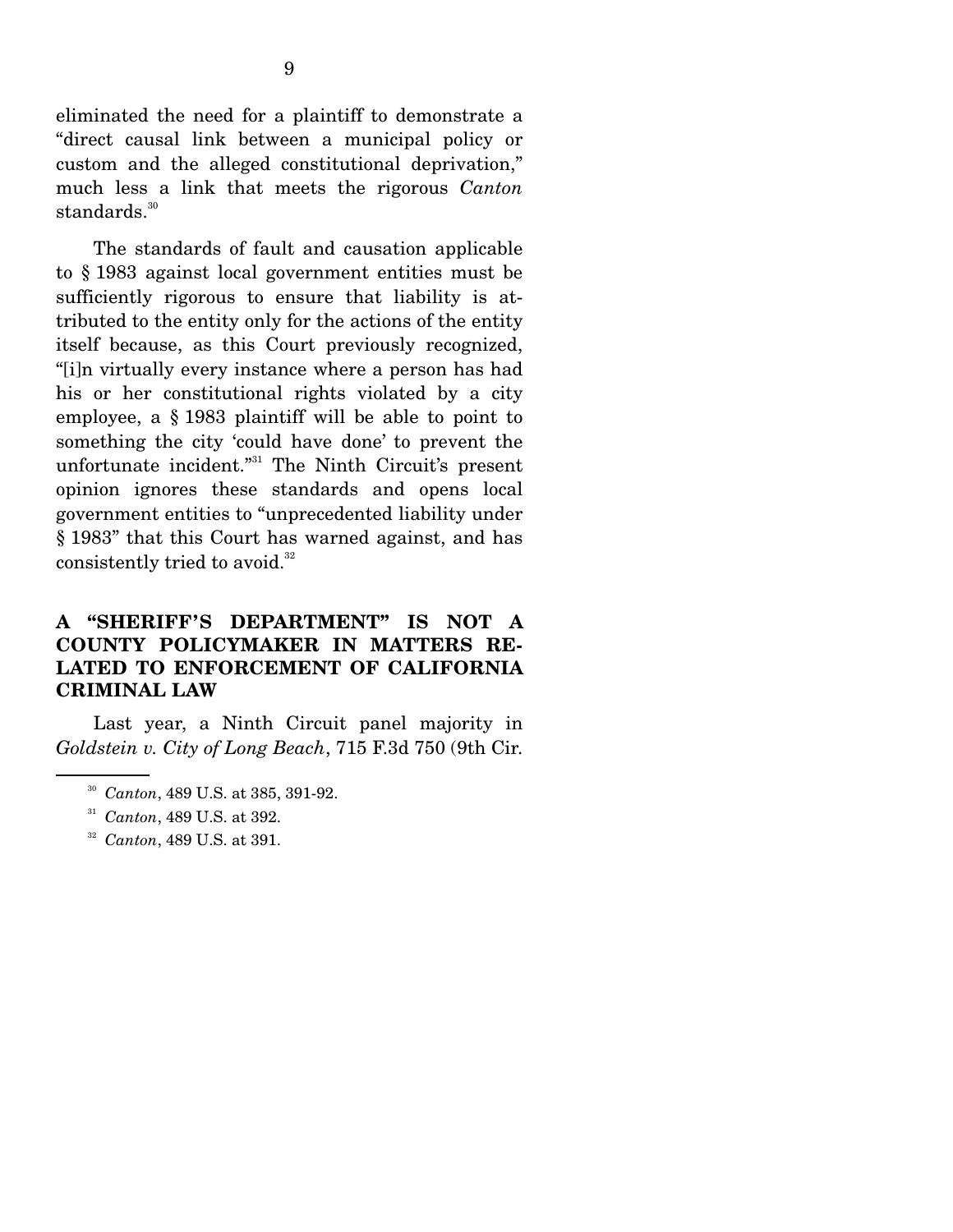2013) ruled that a district attorney's failure to create a *Brady*33 index was attributable to a county rather than to the state. The opinion stopped short of repudiating an on-point opinion of the California Supreme Court in *Pitts v. County of Kern*, which held that California district attorneys act for the State of California and are not persons subject to suit under § 1983 in matters related to enforcement of California criminal law.34 Having taken an inch in *Goldstein*, the present opinion takes a mile, rejecting the California Supreme Court's on-point *Venegas* opinion, even though both the *Pitts* and *Venegas* opinions rested on largely the same statutory framework applicable to both district attorneys and sheriffs. $35$  As a result, California counties now face liability for policies of "inaction" in areas where they have no legal authority to make policy, and where they are commanded by California law not to interfere.<sup>36</sup>

 In a § 1983 policymaker context, this Court has held that "whether an official had final policymaking" authority is a question of state law.' [Citation.] Thus the identification of policymaking officials is not a question of federal law. . . . The States have extremely wide latitude in determining the form that local government takes.  $\ldots$ <sup>37</sup> This Court has held that the

- <sup>35</sup> *Jackson*, 749 F.3d at 764-66.
- See Cal. Gov't Code § 25303.
- <sup>37</sup> *City of St. Louis v. Praprotnik*, 485 U.S. 112, 124 (1988).

<sup>&</sup>lt;sup>33</sup> Brady v. Maryland, 373 U.S. 83 (1963).<br><sup>34</sup> Pitts v. County of Kern, 17 Cal.4th 340, 356-62 (1998).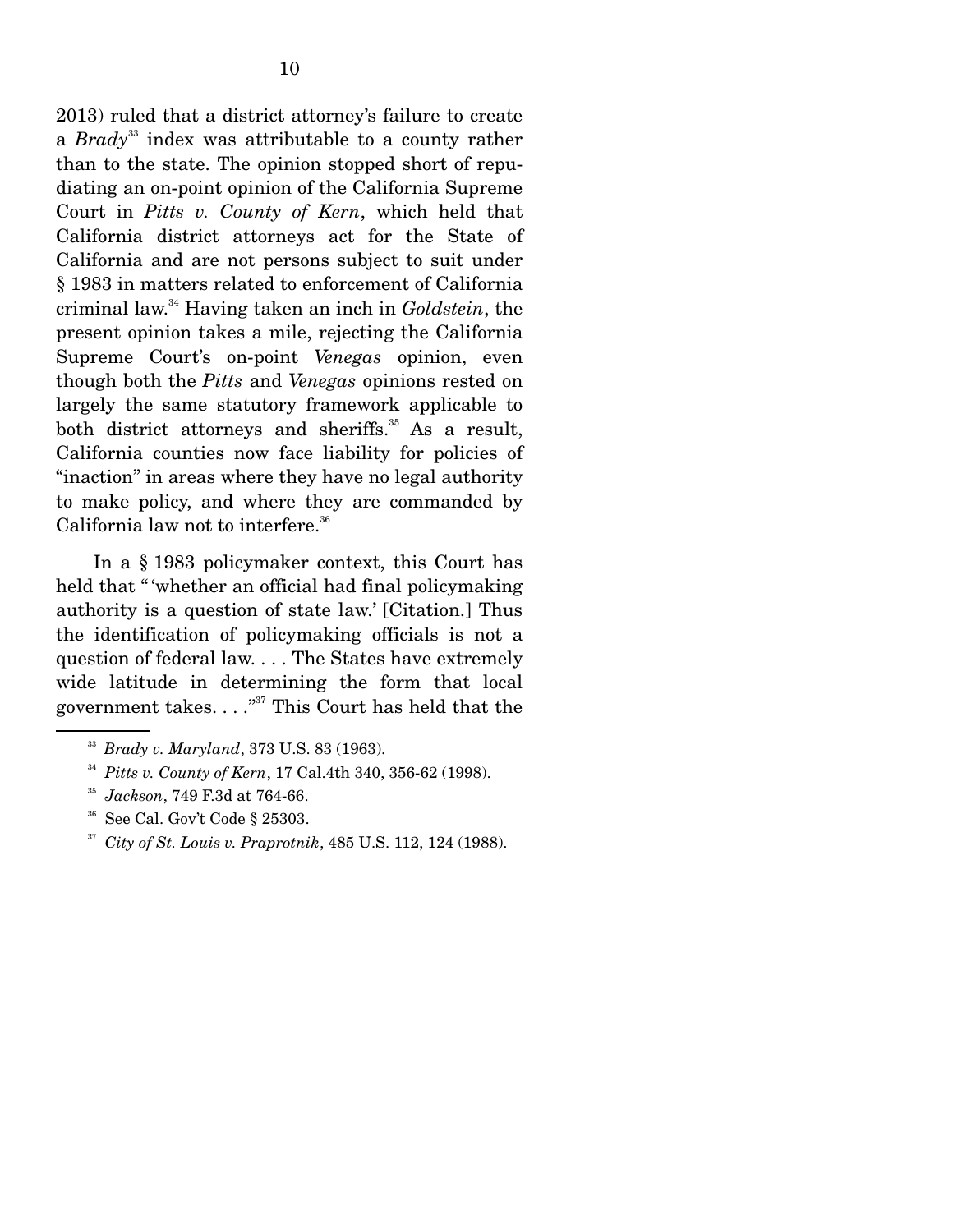views of a state's highest court with respect to state law are binding on federal courts.<sup>38</sup> That is equally true when the outcome of a federal claim depends on an interpretation of state law.39

 In *McMillian v. Monroe County*, this Court concluded that sheriffs in Alabama act for the state in law enforcement matters, based on state law.<sup>40</sup> The California Supreme Court, using the same methodology and relying on the groundwork laid in its *Pitts* opinion, reached the same conclusion for California sheriffs in its *Venegas* opinion.<sup>41</sup> If the California Legislature disagreed with the California Supreme Court's interpretation of California statutory law in such matters, it could have amended California statutes to compel an opposite result, as it has done in analogous situations. For example, the California Supreme Court held (in 1979) that law enforcement officers could be presumed negligent if they violated procedures set forth in their tactical manuals.42 The California Legislature disagreed that tactical manuals exemplified official policy, and responded by enacting a statute providing that negligence cannot

- <sup>40</sup> *McMillian v. Monroe Cty.*, 520 U.S. 781, 792-93 (1997).
- 
- <sup>41</sup> *Venegas*, 32 Cal.4th 820 (2004). 42 *Peterson v. City of Long Beach*, 24 Cal.3d 238 (1979).

<sup>38</sup> *Wainwright v. Goode*, 464 U.S. 78, 84 (1983).

<sup>39</sup> *Bradshaw v. Richey*, 546 U.S. 74, 76 (2005) ("We have repeatedly held that a state court's interpretation of state law, including one announced on direct appeal of the challenged conviction, binds a federal court sitting in habeas corpus.").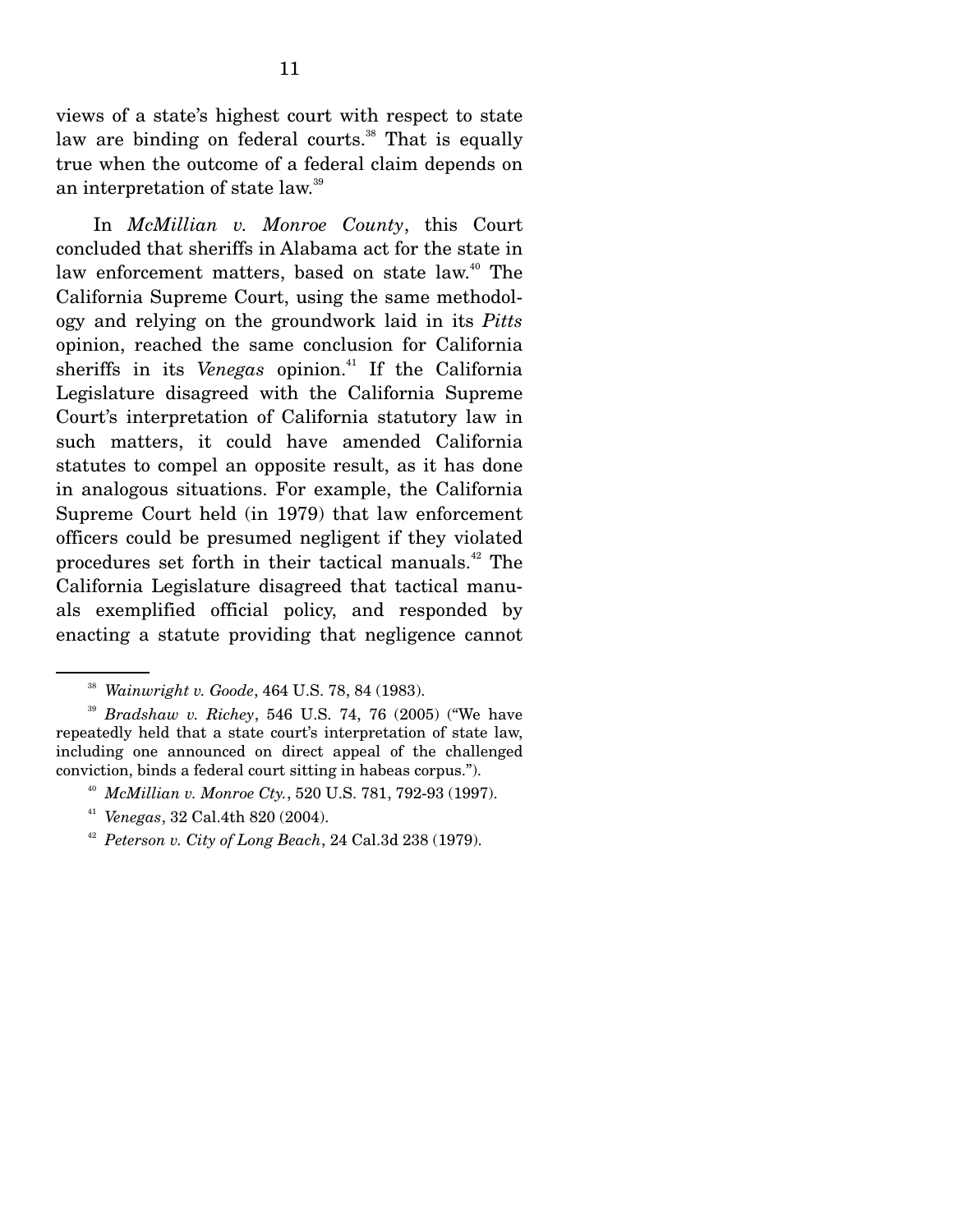be presumed for violating policies that have not been formally adopted as statutes, ordinances or agency regulations.43 In that example, the Legislature intended to overrule the California Supreme Court on a question of state law affecting law enforcement liability, and effectively did so.<sup>44</sup> Nothing prevented the Legislature from legislatively overruling the *Venegas* opinion in the decade since it was handed down, if California's state lawmakers believed that the California Supreme Court misunderstood or misapplied California law.

 In a case that did not arise under § 1983, the California Court of Appeal, applying well-established California law, held that "[i]nvestigation and prosecution of state criminal law are statewide concerns, not municipal affairs."45 That opinion should have been followed by the Ninth Circuit, since it predated any of the Ninth Circuit opinions on the same subject cited in the present opinion. $46$  A decision of a California Court of Appeal on an issue of California law is supposed to be binding on a federal court if there is "no California Supreme Court decision on point, and

<sup>43</sup> Cal. Evid. Code § 669.1.

<sup>44</sup> See *Minch v. California Highway Patrol*, 140 Cal.App.4th 895, 907 (2006).

<sup>45</sup> *Rivero v. Superior Court*, 54 Cal.App.4th 1048, 1059 (1997).

<sup>46</sup> *Jackson*, 749 F.3d at 764.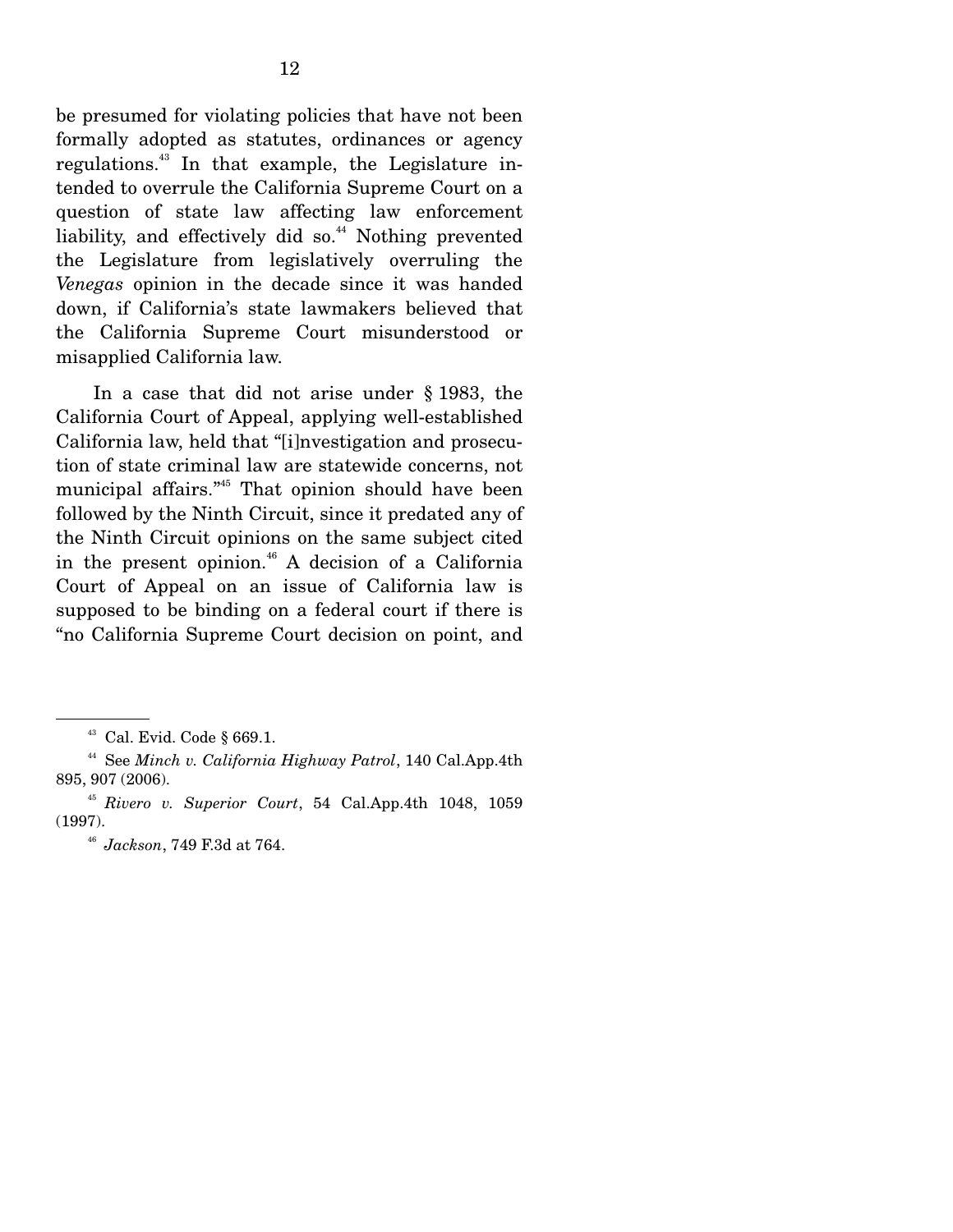no indication that the California Supreme Court would disagree."<sup>47</sup>

 The California Supreme Court's 2004 *Venegas* opinion was presaged by its 1998 *Pitts* opinion, which employed the statutory interpretive presumption that the word "person" in a statute excludes the sovereign, and therefore excludes the state.<sup>48</sup> In accordance with that interpretive presumption, California courts traditionally interpret the word "person" in California statutes to exclude the State of California.<sup>49</sup> This Court likewise interprets the word "person" as used in § 1983 consistently with that interpretive presumption: a state is not a "person" under  $\S 1983$ .<sup>50</sup> When sued in official capacity for law enforcement conduct, California sheriffs or their departments are interchangeable with the State of California, and therefore are not "persons" under § 1983.

 This Court has held that "municipal liability under  $§$  1983 attaches where – and only where – a deliberate choice to follow a course of action is made from among various alternatives by the official or

<sup>47</sup> *Alvarez v. Chevron Corp.*, 656 F.3d 925, 932 n.7 (9th Cir. 2011).

<sup>48</sup> See *Vermont Agency of Natural Res. v. United States ex rel. Stevens*, 529 U.S. 765, 780 (2000).

<sup>49</sup> *Trinkle v. California State Lottery*, 71 Cal.App.4th 1198, 1203 (1999) (a California state agency is not a "person" within the meaning of the California Unfair Competition Act).

<sup>50</sup> *Will v. Michigan Dep't of State Police*, 491 U.S. 58, 71 (1989).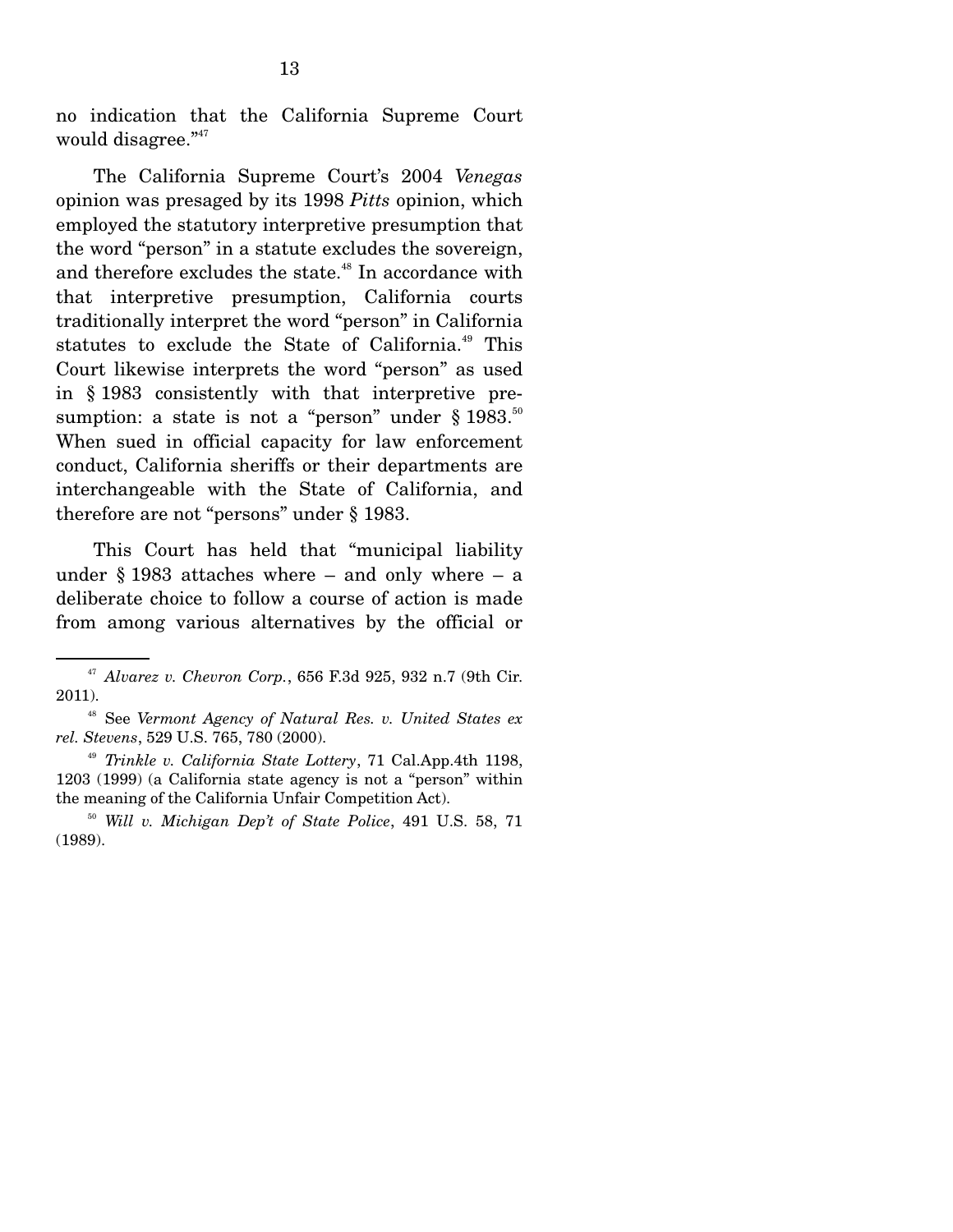officials responsible for establishing final policy with respect to the subject matter in question . . . whether an official had final policymaking authority is a question of state law."<sup>51</sup> An "official-capacity suit is, in all respects other than name, to be treated as a suit against the entity."<sup>52</sup> Therefore, an official-capacity suit based on policy liability is a suit against the entity for which the policymaker has final authority to make policy.

 To impose liability against an entity under § 1983, a plaintiff must show, *inter alia*, that the entity had a policy that was the moving force behind the constitutional violation.<sup>53</sup> When an entity's officer is sued in official capacity under § 1983, it "generally represent[s] only another way of pleading an action against an entity of which an officer is an agent. $i^{54}$  In the present case, official-capacity liability depends upon whether state law vested the sheriff with relevant final policymaking authority to make entity (that is, county) policy, and whether the sheriff 's relevant act resulted from a deliberate choice made from among various alternatives.<sup>55</sup>

<sup>51</sup> *Pembaur v. City of Cincinnati*, 475 U.S. 469, 483 (1986).

<sup>52</sup> *Kentucky v. Graham*, 473 U.S. 159, 166 (1985).

<sup>53</sup> See *Plumeau v. School Dist. No. 40 County of Yamhill*, 130 F.3d 432, 438 (9th Cir. 1997).<br><sup>54</sup> See *Hafer v. Melo*, 502 U.S. 21, 25 (1991).

<sup>55</sup> See *Gillette v. Delmore*, 979 F.2d 1342, 1346-47 (9th Cir. 1992).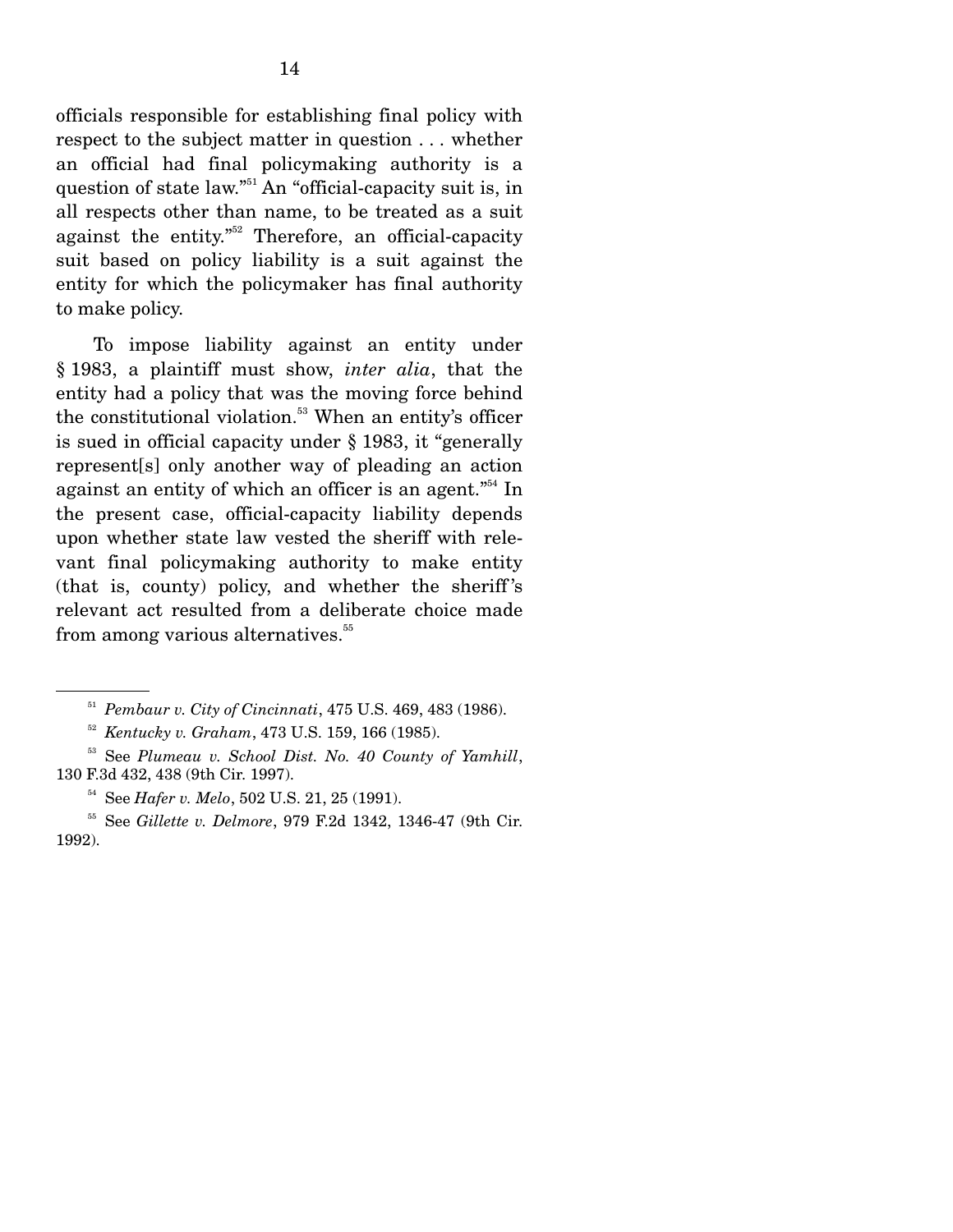This Court has held that Eleventh Amendment protection "applies only to States or governmental entities that are considered 'arms of the State' for Eleventh Amendment purposes."56 The California Constitution provides that the "State is divided into counties which are legal subdivisions of the State."<sup>57</sup> Without acknowledging the California Constitution or analyzing California law, the Ninth Circuit previously held that California counties are municipalities for purposes of  $\S$  1983 liability.<sup>58</sup> The present opinion carries the Ninth Circuit's disregard of California law a step further by rejecting an on-point opinion of the California Supreme Court interpreting California law on that subject. Only this Court can put matters right.

#### **CONCLUSION**

--------------------------------- ---------------------------------

 In this case, the event that gives rise to potential liability is the offender's truthful admission (without a *Miranda* warning) that he was at the crime scene, contradicting his phony alibi that he was with his girlfriend. If truth is at all relevant, no set of facts could present a less-compelling justification for expanding § 1983 liability. Such an expansion is wholly

<sup>56</sup> *Will*, 491 U.S. at 70.

 $57$  Cal. Const., Art. XI § 1(a).

<sup>58</sup> *Thompson v. City of Los Angeles*, 885 F.2d 1439, 1443 (9th Cir. 1989).